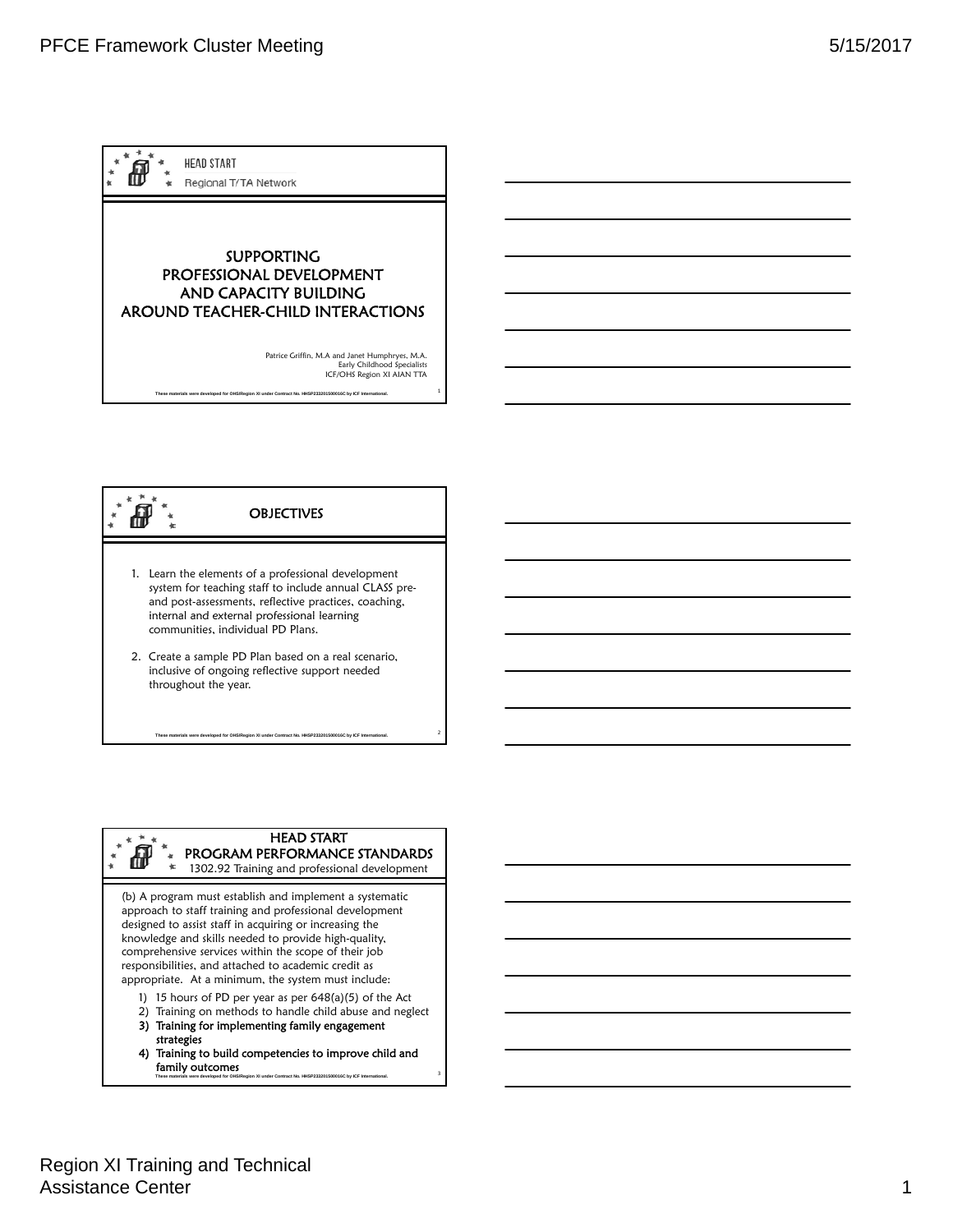### (b) At a minimum, the system must include: (5) Research-based approaches to professional development for ed staff, that are focused on effective curricula implementation, knowledge of the content in HEAD START PROGRAM PERFORMANCE STANDARDS 1302.92 Training and professional development HSELOF, partnering with families, supporting children with disabilities and their families, providing effective and nurturing adult-child interactions, supporting dual language learners as appropriate, addressing challenging behaviors, preparing children and families for transitions, and use of data to individualize learning experiences to improve outcomes for all children.

#### HEAD START Æ PROGRAM PERFORMANCE STANDARDS 1302.92 Training and professional development

4 **These materials were developed for OHS/Region XI under Contract No. HHSP233201500016C by ICF International.** 

- (c) A program must implement a research-based, coordinated coaching strategy for education staff that:
	- (1) Assesses all ed staff to identify strengths, areas of needed support, which staff would benefit from intensive coaching.
	- (2) Provides intensive coaching to identified staff including opportunities to be observed and receive feedback and modeling of effective teacher practices
	- (3) Provides research-based PD for all ed staff
	- 5 **These materials were developed for OHS/Region XI under Contract No. HHSP233201500016C by ICF International.**

## HEAD START

PROGRAM PERFORMANCE STANDARDS 1302.92 Training and professional development

(c) A program must implement a research-based, coordinated coaching strategy for education staff that: (continued)

- (4) Ensures intensive coaching that:
	- (1) Aligns with SR Goals, curricula, and PD
	- (2) Utilizes a coach with training/experience in adult learning and in using assessment data to drive coaching Provides ongoing communication between relevant staff

6 **These materials were developed for OHS/Region XI under Contract No. HHSP233201500016C by ICF International.** 

(3) Includes articulated goals & a process for achieving them.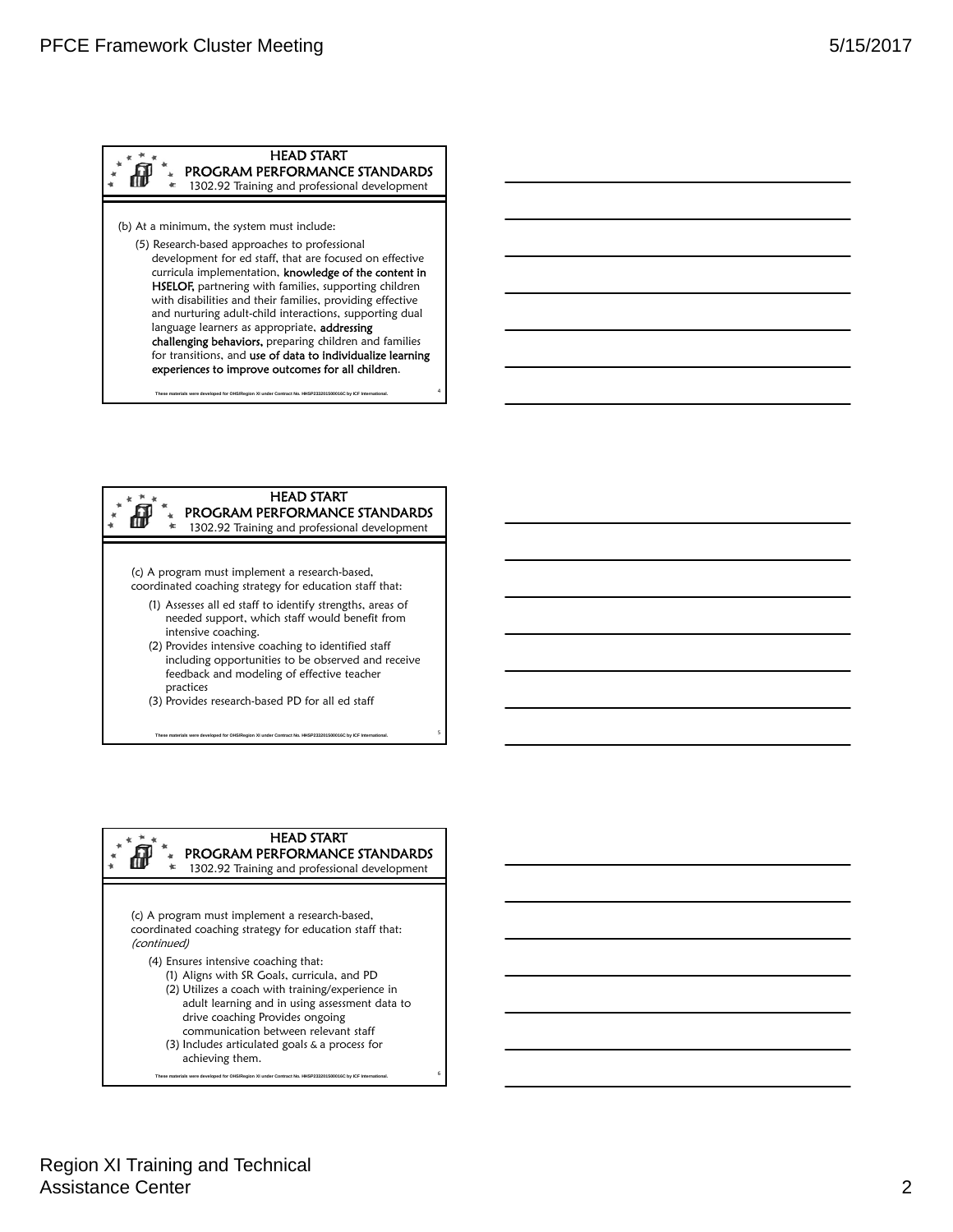







# Region XI Training and Technical Assistance Center 3